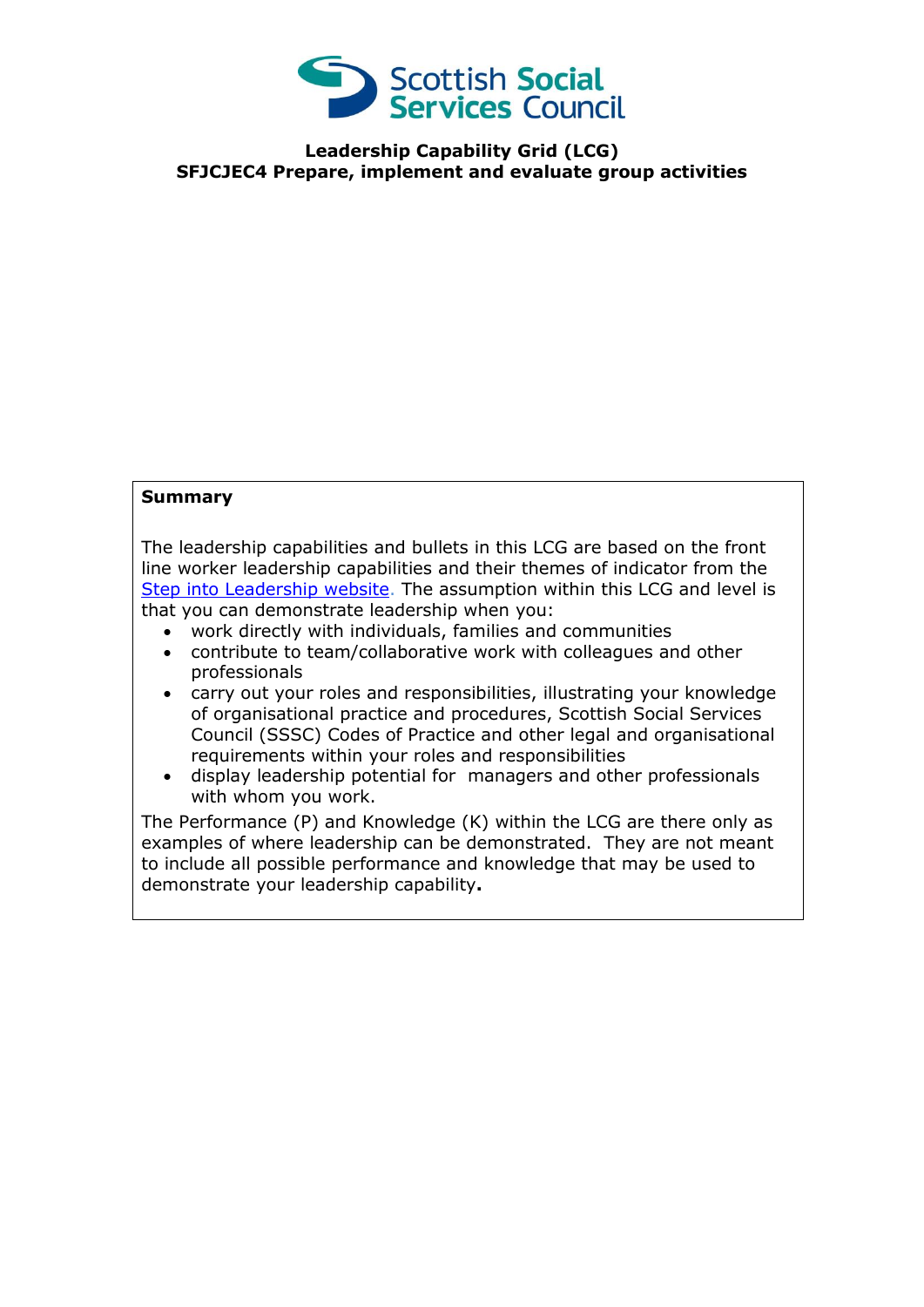

## **Leadership Capability Grid (LCG) SFJCJEC4 Prepare, implement and evaluate group activities**

| Leadership<br>capabilities         | When preparing, implementing and evaluating group activities to<br>address the offending behaviour of children and young people you<br>can demonstrate leadership capabilities by:                                                                                                                                                                                                                                                                                                                                                                                                                                                                                                                                                                                                                                                                                                                                                                                                                                                           |
|------------------------------------|----------------------------------------------------------------------------------------------------------------------------------------------------------------------------------------------------------------------------------------------------------------------------------------------------------------------------------------------------------------------------------------------------------------------------------------------------------------------------------------------------------------------------------------------------------------------------------------------------------------------------------------------------------------------------------------------------------------------------------------------------------------------------------------------------------------------------------------------------------------------------------------------------------------------------------------------------------------------------------------------------------------------------------------------|
| <b>Vision</b>                      | Providing a vision for those with whom you work and your organisation when<br>you:<br>• See how best to make a difference when preparing, implementing and<br>evaluating group activities to address the offending behaviour of children<br>and young people (P1-10, 14-23, 25-29; K2-7, 10-12, 21, 29)<br>• Communicate and promote ownership of the vision when working with<br>children and young people in groups (P3-7, 14-23, 25; K2-7, 10-12, 21,<br>29), working with others and planning (P1-3, 6, 8-9, 14, 26-28; K1, 6,<br>12-13, 14-16, 23), seeking advice and support (P29), when evaluating<br>and monitoring ( $P10$ , 23, 28; K25-28) and when recording and reporting<br>$(P13, 23-24; K8-9)$<br>• Promote social service values when working with children and young<br>people and others (P1-10, 14-23, 25-29; K2-7, 10-12, 21, 29)<br>• See the bigger picture when preparing, implementing and evaluating<br>group activities to address the offending behaviour of children and young<br>people (All P; K1-18, 26-29) |
| Self-<br>leadership                | Displaying self leadership when you:<br>• Demonstrate and adapt leadership when preparing, implementing and<br>evaluating group activities to address the offending behaviour of children<br>and young people (All $P$ ; K1-18, 26-29)<br>• Improve own leadership by seeking advice and self-evaluation (P25, 28-<br>29)<br>• Take intelligent risks when preparing, implementing and evaluating group<br>activities to address the offending behaviour of children and young people<br>(All $P$ ; K1-18, 26-29)<br>• Demonstrate and promote resilience (All $P$ ; K1-18, 26-29)<br>• Challenge discrimination and oppression (All P; K1-18, 26-29)                                                                                                                                                                                                                                                                                                                                                                                        |
| <b>Motivating</b><br>and inspiring | Motivating and inspiring others when you:<br>• Inspire people by personal example (P1-10, 14-23, 25-29; K2-7, 10-12,<br>21, 29)<br>Recognise and value the contribution of others ( $P1-10$ , 14-23, 25-29; K2-<br>7, 10-12, 21, 29)<br>• Support the creation of a learning and performance culture (P1-10, 14-<br>23, 25-29; K2-7, 10-12, 21-22, 29)                                                                                                                                                                                                                                                                                                                                                                                                                                                                                                                                                                                                                                                                                       |
| <b>Empowering</b>                  | Empowering people when you:<br>Enable leadership at all levels (P1-10, 14-23, 25-29; K2-7, 10-12, 21,<br>29)<br>• Support the creation of a knowledge and management culture (P1-10, 14-<br>23, 25-29; K2-7, 10-12, 21-22, 29)<br>• Promote professional autonomy (P1-10, 14-23, 25-29; K2-7, 10-12, 21-<br>22, 29)                                                                                                                                                                                                                                                                                                                                                                                                                                                                                                                                                                                                                                                                                                                          |